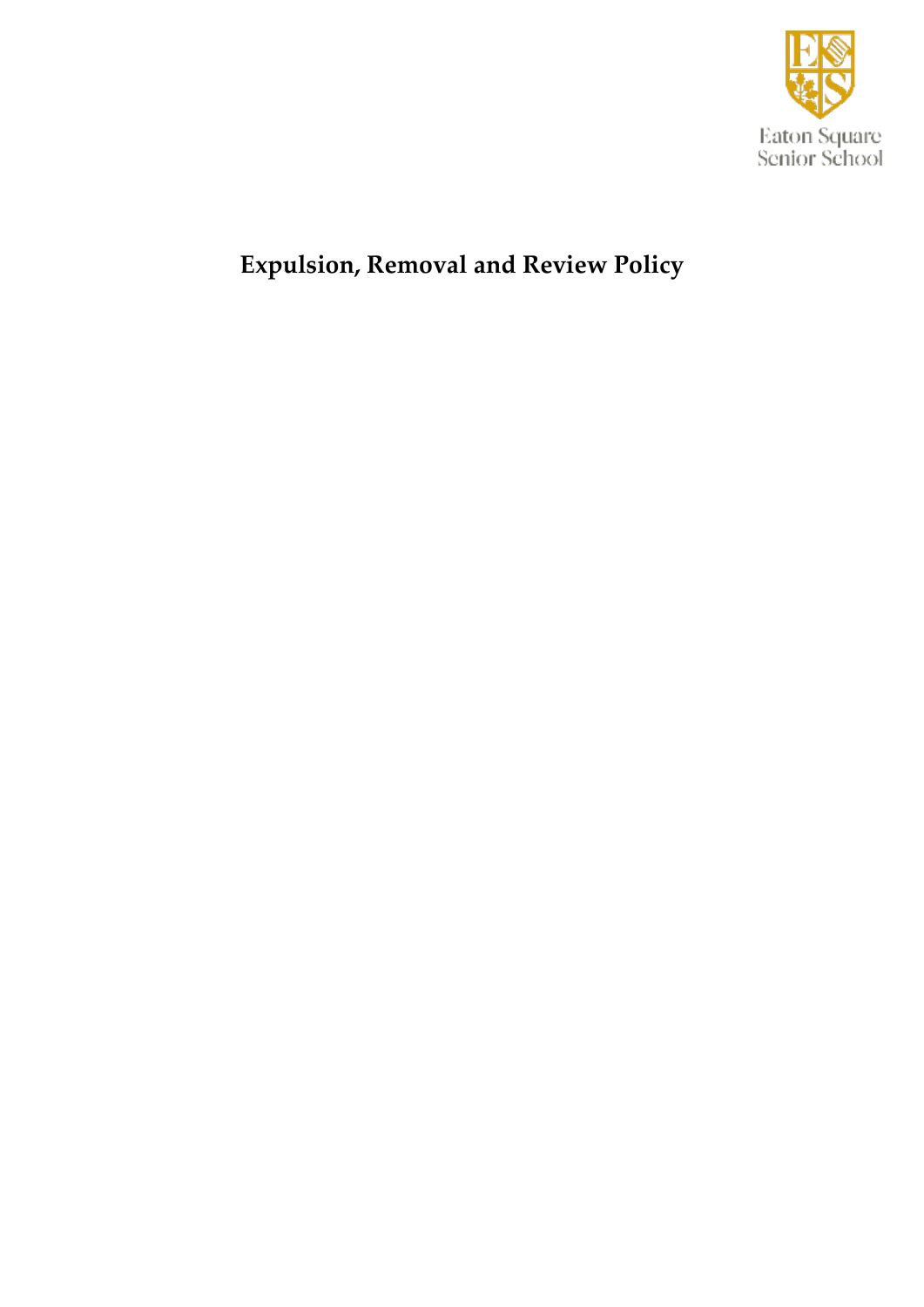#### **Introduction**

**Scope:** This policy contains guidelines, which will be adapted as necessary, explaining the circumstances under which a student may be expelled from the Eaton Square Senior School (the School), or required to leave permanently for misconduct or other reasons. The policy applies to all students at the School but does not cover cases when a student has to leave because of ill-health, non-payment of fees, or withdrawal by his / her parents.

**Interpretation:** The definitions in this clause apply in this policy.

**Head –** refers to the Head of the Senior School

**Parent -** includes one or both parents, a legal guardian or education guardian **Expulsion -** means the dismissal of a student from the School following serious misconduct formally recorded

**Removal -** means that a student has been required to leave, but without the stigma of expulsion

#### **Policy statement**

**Aims:** The aims of this policy are:

- to support the School 's behaviour code
- to ensure procedural fairness and natural justice
- to promote co-operation between the School and parents when it is necessary for the School that a student should leave earlier than expected
- To help ensure all students are able to fully access the curriculum and have the support they need to learn and make progress either in our school or another school

**Misconduct:** The main categories of misconduct which may result in expulsion or removal include but are not limited to:

- supply/possession/use of certain drugs and solvents or their paraphernalia or substances intended to resemble them, or alcohol or tobacco
- theft, blackmail, physical violence, intimidation, racism or persistent bullying
- misconduct of a sexual nature
- supply or possession of pornography
- possession or use of unauthorised firearms or other weapons
- vandalism or computer hacking
- persistent attitudes or behaviour which are inconsistent with the School's ethos
- other serious misconduct which affects the welfare of a member or members of the School community or which brings the School into disrepute (single or repeated episodes) on or off school premises

A student may also be expelled or removed for:

- failure to respond to intervention strategies and/or sanctions imposed by the school to help change behaviour or support that student academically or pastorally
- repeated (more than one) instance of suspension for behavioural incident (see Behaviour Policy)
- cumulative low-level behavioural instances of poor behaviour that demonstrate the student is unwilling to meet the expectations of Eaton Square Senior School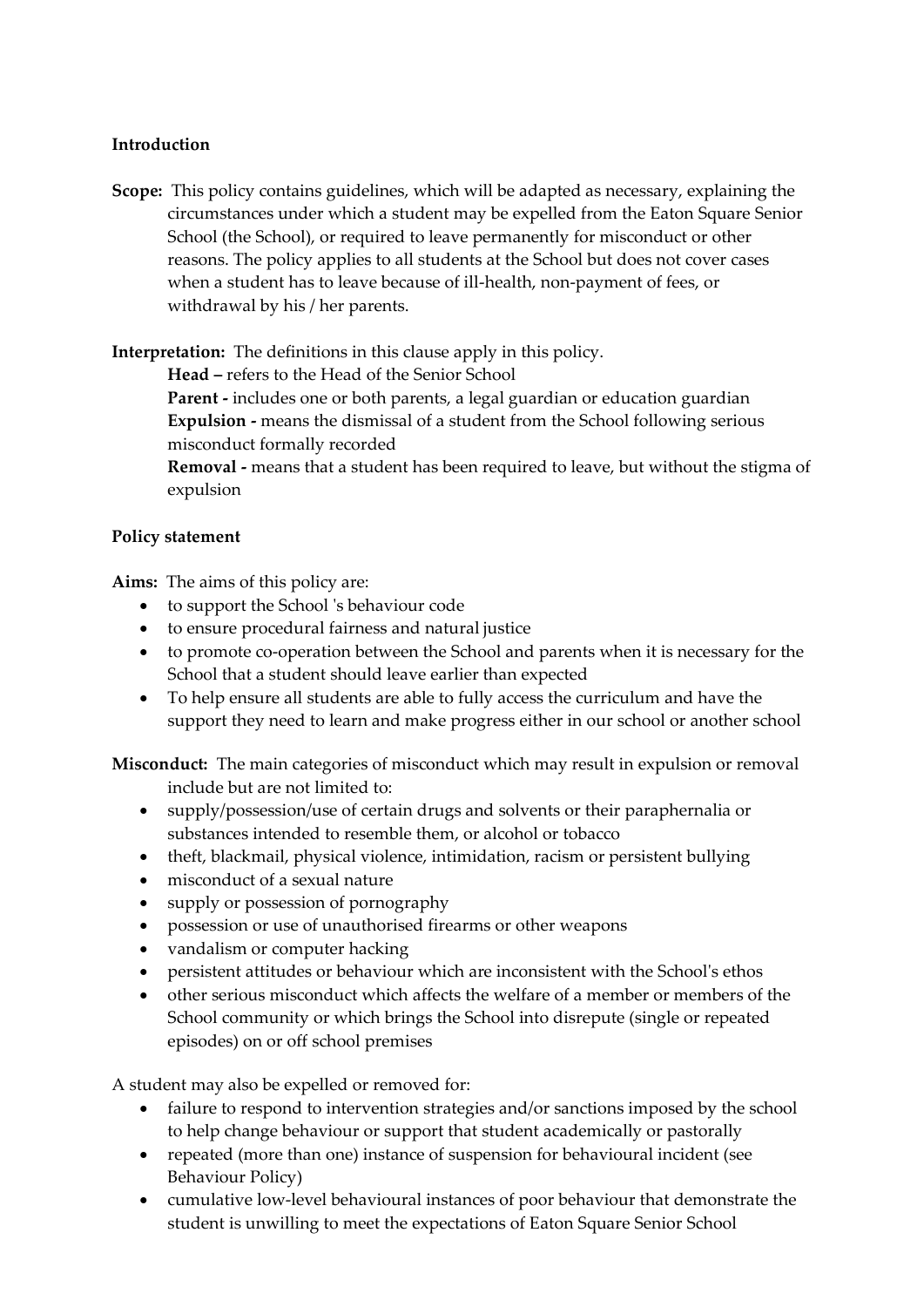# **Equality**

The School will make reasonable adjustments for managing behaviour which is related to a student's special educational need or disability. However, a special educational need or disability cannot be used to excuse inappropriate behaviour. Where expulsion needs to be considered, the School will ensure that a student with a disability or special educational need and / or his / her parents are able to present their case fully where their disability or special educational needs might hinder this. Any religious requirements affecting the student will also be considered.

**Other circumstances:** A student may be required to leave if, after all appropriate consultation, the Head is satisfied that it is not in the best interests of the student, or of the School, that he / she remains at the School.

## **Procedure**

The procedure by which a student may be expelled or removed from the school will vary depending on the circumstances:

- In the case of an act of misconduct (see non-exhaustive list above), the procedure will begin with an **investigation process**
- An investigation and any subsequent meeting will be conducted fairly and in a way which is appropriate to a school, without formal legal procedures. Further details of the process to be followed at this stage are set out in **Appendix 1.**
- Following the investigation process, there will be a **disciplinary meeting with the Head (**further details of the disciplinary meeting are set out in **Appendix 2).** In cases where the expulsion/removal is considered as a result of cumulative behavioural or pastoral sanctions or interventions, the disciplinary meeting may be the first stage of this process
- **Review meeting -** further details of the Review meeting are set out in **Appendix 3.**

## **Appendix 1 - Investigation process**

## 1. **Complaints**

- Investigation of a complaint or rumour about serious misconduct will normally be co-ordinated by a member of the Senior Leadership Team
- The Senior Leadership Team member will report the outcome to the Head, or the Principal in her absence
- Parents will be informed as soon as reasonably practicable if a complaint under investigation is of a nature that could result in the student being expelled or removed from the School
- This policy allows for investigation to be made by the Head and vice versa

## 2. **Suspension**

- A student may be suspended from the School while a complaint is being investigated or while an investigation is suspended (see paragraph 6 below)
- Should a suspension continue for a period of more than five school days, the School will take reasonable steps to put in place arrangements to ensure the continuing education of the student
- Parents or guardians should note that there may be a delay in providing work whilst teaching staff are given the opportunity to determine what work should be set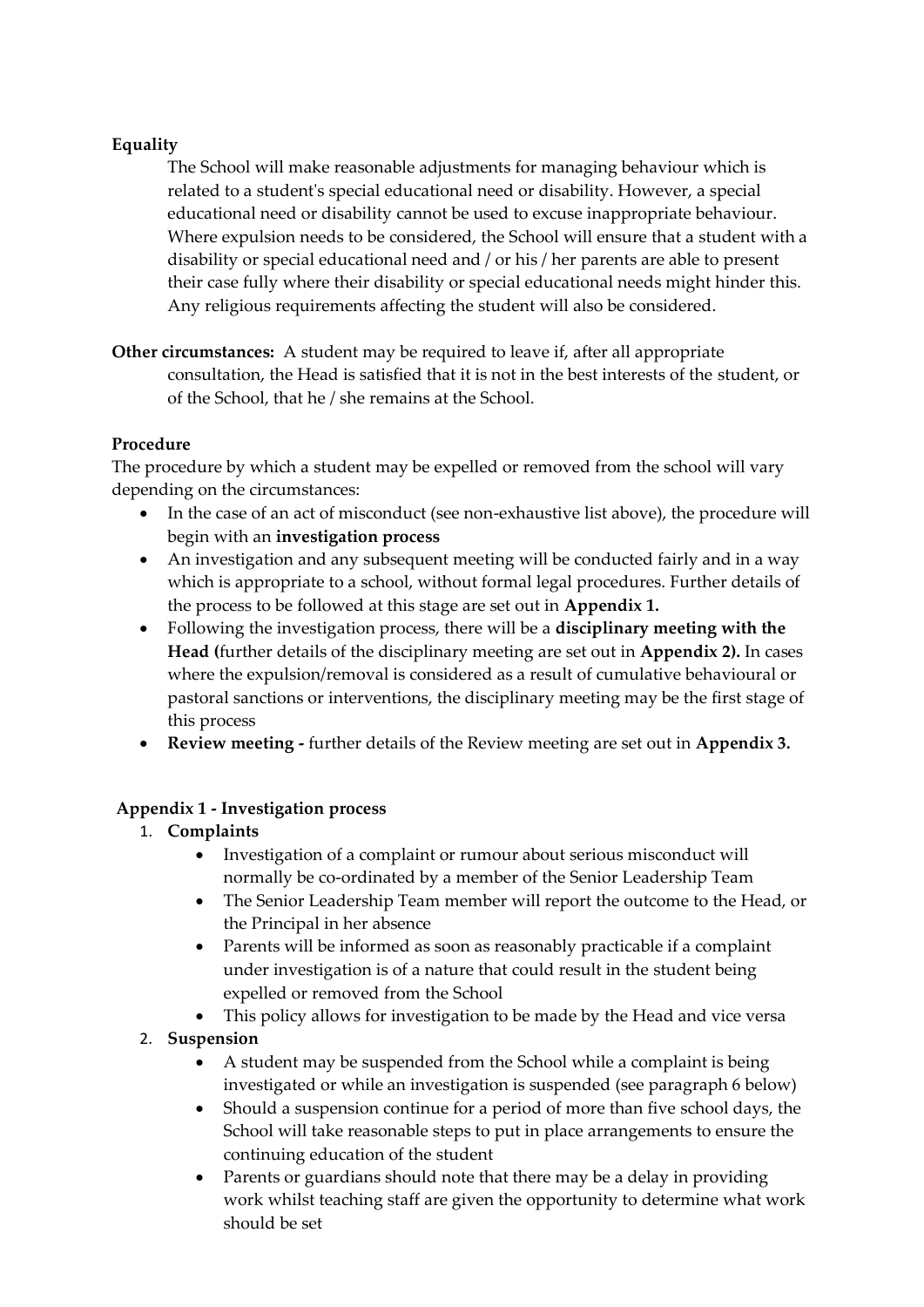- Alternatively, the student may be placed under a segregated regime on School premises
- 3. **Search**
	- We may decide to search a student's space (such as their locker) and belongings and ask him / her to turn out the contents of pockets or a bag, if we consider there is reasonable cause to do so
	- Clothing will not be searched until it has been removed from the wearer and care will be taken to ensure reasonable privacy
	- This policy does not authorise an intimate search or physical compulsion in removing clothing. Only outer clothing will be searched
	- If necessary, the police would be called. See also Appendix 3 of the School's Behaviour Policy for the School's policy on searching and confiscation
	- Students may refuse to have outer clothing searched, however investigating staff will be entitled to draw conclusions based this refusal. Lockers are the property of the school and may be searched at any time without permission of the student or parents

# 4. **Interview:**

- As part of the investigation, the student may be interviewed by the investigating member of staff.
- During this interview, a second member of staff may be present to observe and/or take notes

# 5. **Suspension of an investigation:**

- It may be necessary to suspend an investigation, for example where external agencies such as the police or social services are involved and have advised that this is necessary
- A decision to suspend an investigation will consider advice from an appropriate external agency and will be subject to periodic review.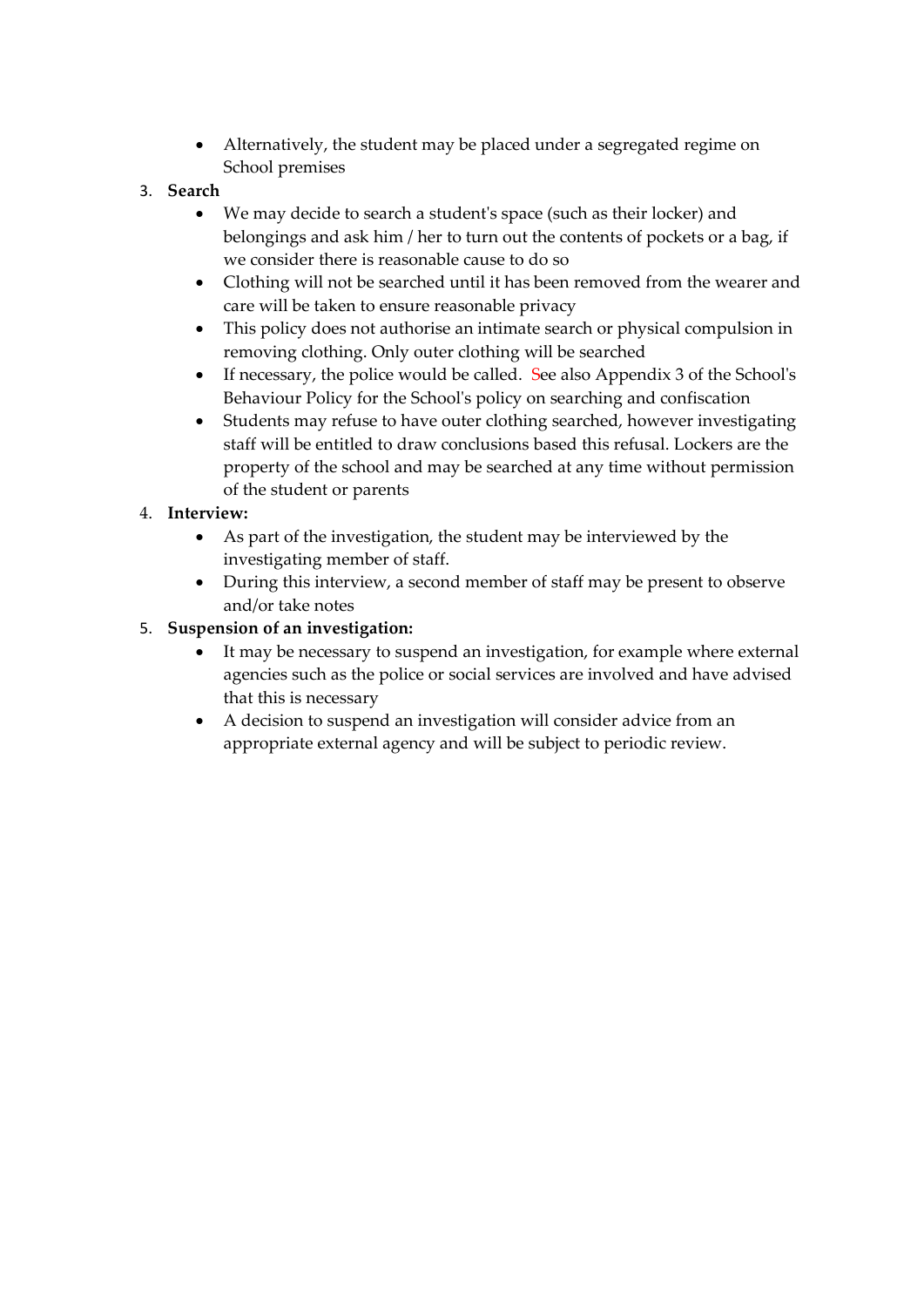## **Appendix 2 - Disciplinary meeting with the Head**

- 1. **Preparation:** Documents available at the disciplinary meeting before the Head will include:
	- a statement setting out the points of complaint against the student
	- written statements and notes of the evidence supporting the complaint, and any relevant correspondence
	- the SLT member's investigation report
	- the student's school file and (if separate) conduct record and any Safeguarding information
	- the relevant School policies and procedures
- 2. **Attendance:** The student and his / her parents (if available) will be asked to attend the disciplinary meeting with the Head at which the investigating SLT member will explain the circumstances of the complaint and his / her investigation
	- The student and his / her parents will have an opportunity to state their side of the case
	- Members of staff will be on hand to join the meeting if needed, and their statements will be disclosed but, in most cases, the anonymity of students will be preserved
	- If the parents or the student have any special needs or disability which call for additional facilities or adjustments those requirements should be made known to the school so that appropriate arrangements can be made where possible
	- If a parent is unable to attend, the School will make reasonable alternative arrangements to ensure the parent can be involved
- 3. **Proceedings:** There are potentially the following stages of a disciplinary meeting:

## **The complaints:**

- The Head will consider the complaint/s and the evidence, including statements made by and/or on behalf of the student
- Unless the Head considers that further investigation is needed, he / she will decide whether the complaint has been sufficiently proved
- The standard of proof shall be the civil standard, i.e. the balance of probabilities

## **Review of previous sanctions and interventions:**

• Where the meeting is called in response to a student's failure to respond to previous sanction or intervention, the meeting will begin with a review of these instances and the school's response at each stage

## **The sanction:**

- If the complaint has been proved the Head will outline the range of disciplinary sanctions which he / she considers are open to him / her
- He / She will consider any further statement which the student and/or others present on his/her behalf wish to make
- The student's disciplinary record will be considered
- Then, or at some later time, normally within 24 hours, the Head will give his / her decision, with reasons
- If the Head decides that the student must leave the School, he / she will consult with a parent before deciding on the student's leaving status (see below).
- 4. **Delayed effect:**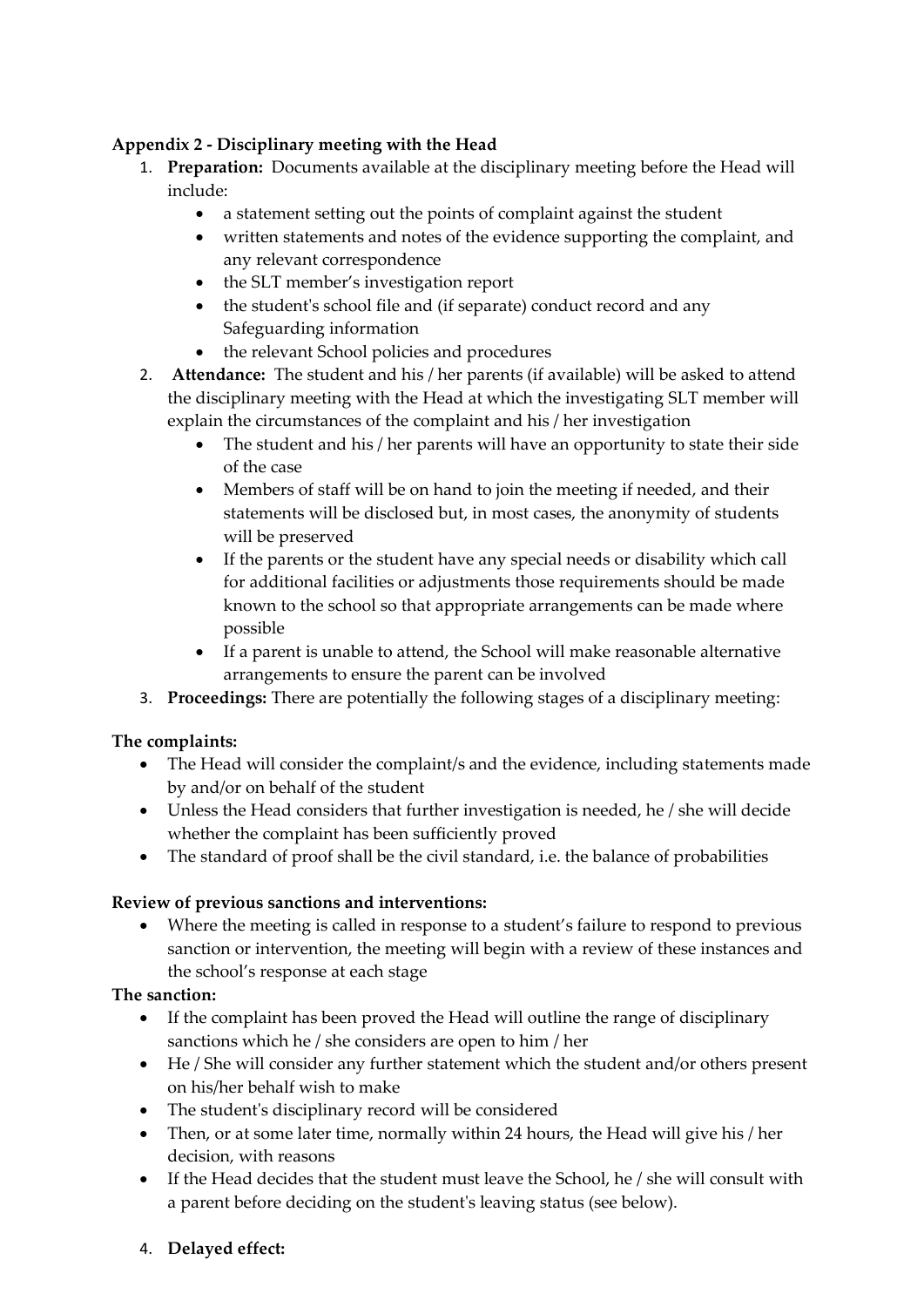A decision to expel or remove a student shall take effect seven days after the decision was first communicated to a parent. Until then, the student shall remain suspended and away from School premises. If within seven days the parents have made a written application for a Review of the decision, the student shall remain suspended until the Review has taken place and either the sanction is upheld or a reconsidered decision made.

# 5. **Leaving status**

If a student is expelled or removed, his / her leaving status will be one of the following:

- Expelled
- Removed or, if the offer is made and accepted,
- Withdrawn by Parents.

**Detail:** Additional points of leaving status include:

- the form of letter which will be written to the parents and the form of announcement in the School
- the form of reference which will be supplied for the student
- the entry which will be made on the School record and the student's status as a leaver
- arrangements for transfer of any course and project work to the student, his / her parents or another school
- whether (if relevant) the student will be permitted to return to School premises to sit public examinations
- whether (if relevant) the School can help in finding an alternative placement for the student
- whether the student will be entitled to leavers' privileges
- the conditions under which the student may re-enter School premises in the future
- financial aspects: payment of any outstanding fees and extras; whether the deposit will be returned or credited; refunded of prepaid fees.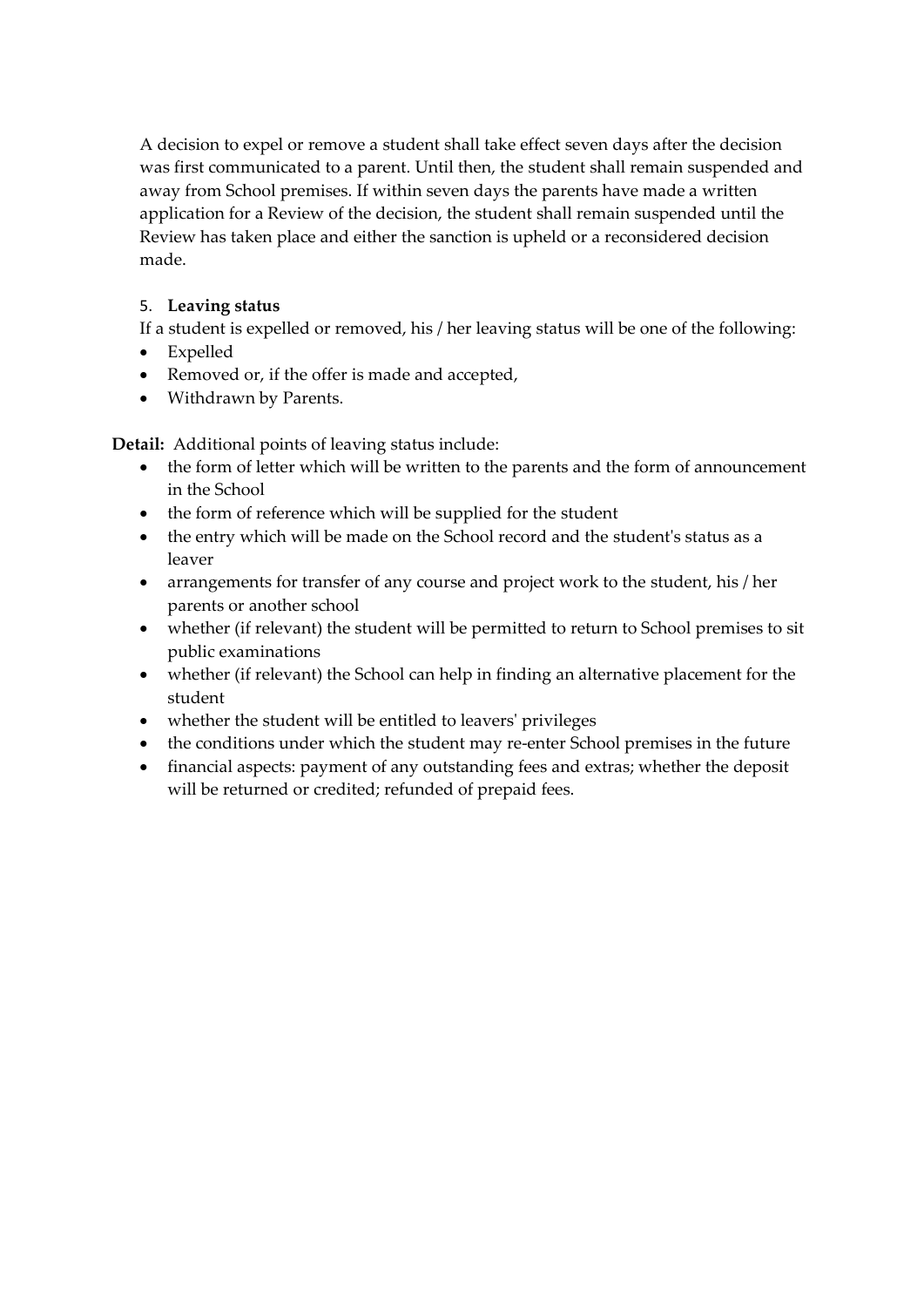#### **Appendix 3 - Governor's Review**

- **1. Request for review:** A student or his / her parents may request a Review of the Head's decision to expel or remove a student. The application must be made in writing using the Request Form at **Appendix 4** and be received by Mark Bailey, Safeguarding Governor, within seven days of the Head's decision being notified to the parents, or longer by agreement. If the parents or the student have any special needs or disabilities which call for additional facilities or adjustments, these should be made known to the school so that appropriate arrangements can be made.
- **2. Grounds for review:** In their application the parents must state the grounds on which they are asking for a Review and the outcome which they seek. For the avoidance of doubt, a mere disagreement with the decision of the Head will not of itself be sufficient grounds for a Review.
- **3. Review Panel:** The Review will be undertaken by a three-member panel selected by the governors of the school. The panel members will have no detailed previous knowledge of the case or of the student or parents and it will not normally include the chair of governors. Parents will be notified in advance of the names of the panel members. Fair consideration will be given to any bona fide objection to a particular member of the panel.
- **4. Role of the Panel:** The role of the Panel is to consider the documentation provided by the parties and representations made and to decide whether to uphold the Head's decision or refer the decision back to him / her with recommendations so that he / she may consider the matter further.
- **5. Review meeting:** The meeting will take place at the School premises, normally within ten school days after the parents' application has been received. A Review will not normally take place during school holidays. The parents and the Head will be asked to submit any documents they wish to refer to at the meeting to Mark Bailey, Safeguarding Governor, and a single bundle will be circulated to the Panel and the parties at least three days before the meeting. On receipt of new information not previously available to the Head before his decision was made, the panel chair will decide whether:
	- to include the new information in the bundle; or
	- to omit the information if not relevant to the grounds for Review; or
	- to make further enquiries of the parents or the student about the information; or
	- to refer the information to the Head for his / her consideration as to whether the decision should be revisited.

A Review meeting is a private procedure and all those who are concerned in it are required to keep its proceedings confidential, subject to law. The requirement is without prejudice to the parties' right to refer to the Panel's decision in any subsequent legal proceedings.

- **6. Attendance:** Those present at the Review meeting will normally be:
	- members of the Review Panel and an appointed Clerk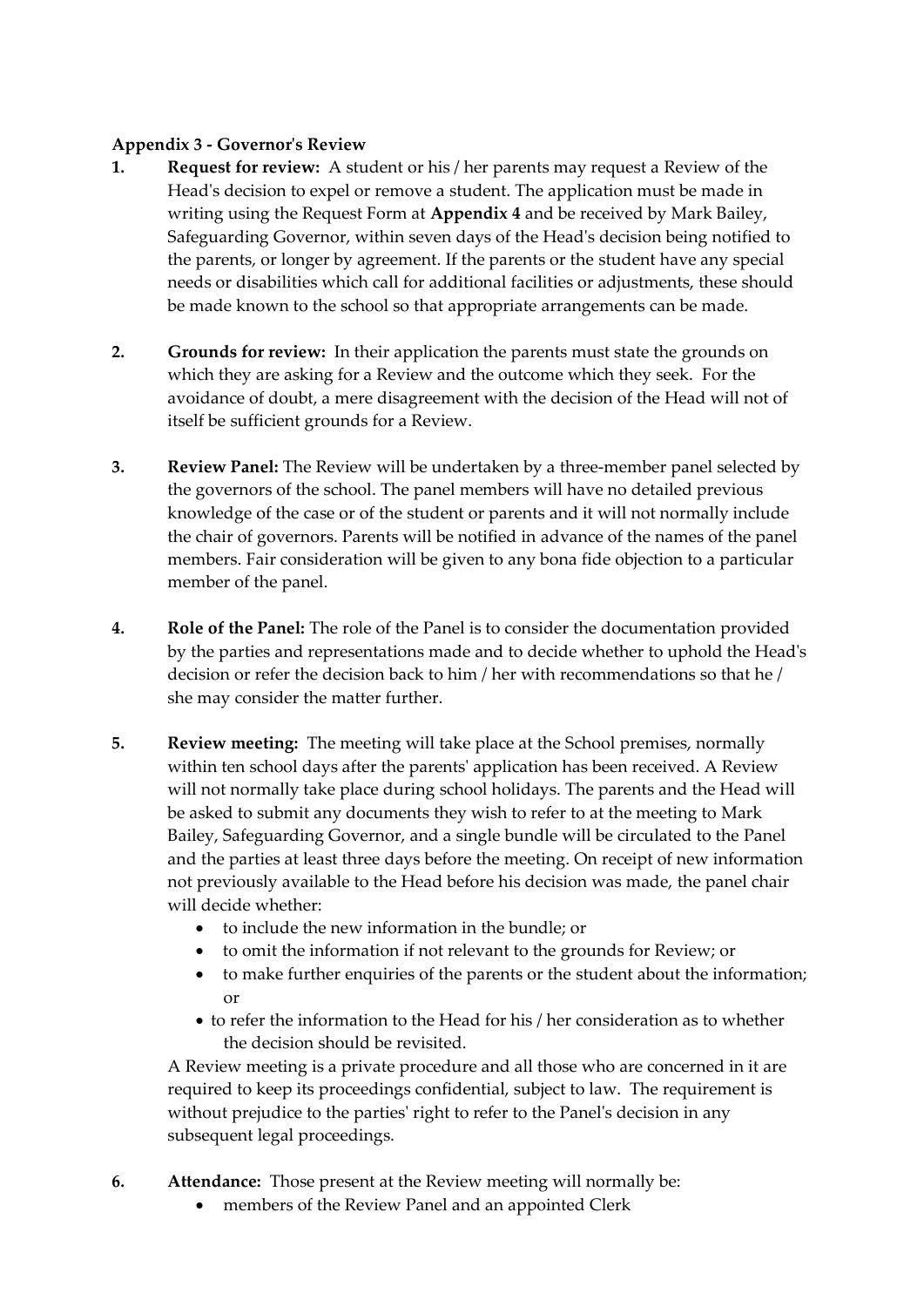- the Head and any relevant member of staff whom the student or his / her parents have asked should attend and whom the Head considers should attend in order to secure a fair outcome
- the student together with his / her parents and, if they wish, a member of the School staff who is willing to speak on the student's behalf. The parents may be accompanied by a friend or relation. The meeting is not a legal proceeding and so legal representation is not required. The panel must be given seven days' notice if the friend or relation is legally qualified and the parents should note that the Review Panel will wish to speak to them directly and this person will not be permitted to act as an advocate.
- **7. Conduct of meeting:** The meeting will be chaired by one member of the Review Panel and will be conducted in a suitable room and in an informal manner. All statements made at the meeting will be unsworn. The meeting will not be recorded but the Clerk will be asked to keep a hand-written minute of the main points which arise at the meeting. All those present will be entitled, should they wish, to write their own notes. The meeting will be directed by the Chair who will conduct it to ensure that all those present have a reasonable opportunity of asking questions and making appropriate comment. Everyone is expected to show courtesy, restraint and good manners. The Chair may at his / her discretion adjourn or terminate the meeting. If the meeting is terminated, the original decision will stand.
- **8. Procedure:** The Head will provide the parents with a copy of the current Review procedure if requested. The Panel will consider each of the points raised by the student or his / her parents and any documentation they wish to rely on so far as relevant to:
	- **whether the decision was fair procedurally and / or substantively** whether the facts of the case were sufficiently proved when the decision was taken to expel or require the removal of the student. The civil standard of proof, namely, "the balance of probability", will apply and
	- **whether the sanction was proportionate**  that is whether it was warranted in respect of the breach of discipline or the other events which are found to have occurred and to the legitimate aims of the School 's policy in that respect.

The requirements of natural justice will apply. If for any reason the student or his / her parents are dissatisfied with any aspect of the meeting they must inform the Chair at the time and ask the Clerk to note their dissatisfaction and the reasons for it.

**9. Decision:** When the Chair decides that all issues have been sufficiently discussed and if by then there is no consensus, he / she may adjourn the meeting; alternatively, the Chair may ask those present to withdraw while the Panel considers its recommendations. The Panel's decision and any recommendations will be notified in writing, with reasons, to the Head and the parents by the Chair of the Review Panel within three days of the meeting. The Head will provide his / her response to those recommendations, if appropriate, in writing within 24 hours. In the absence of a significant procedural irregularity, the Head's decision will then be final.